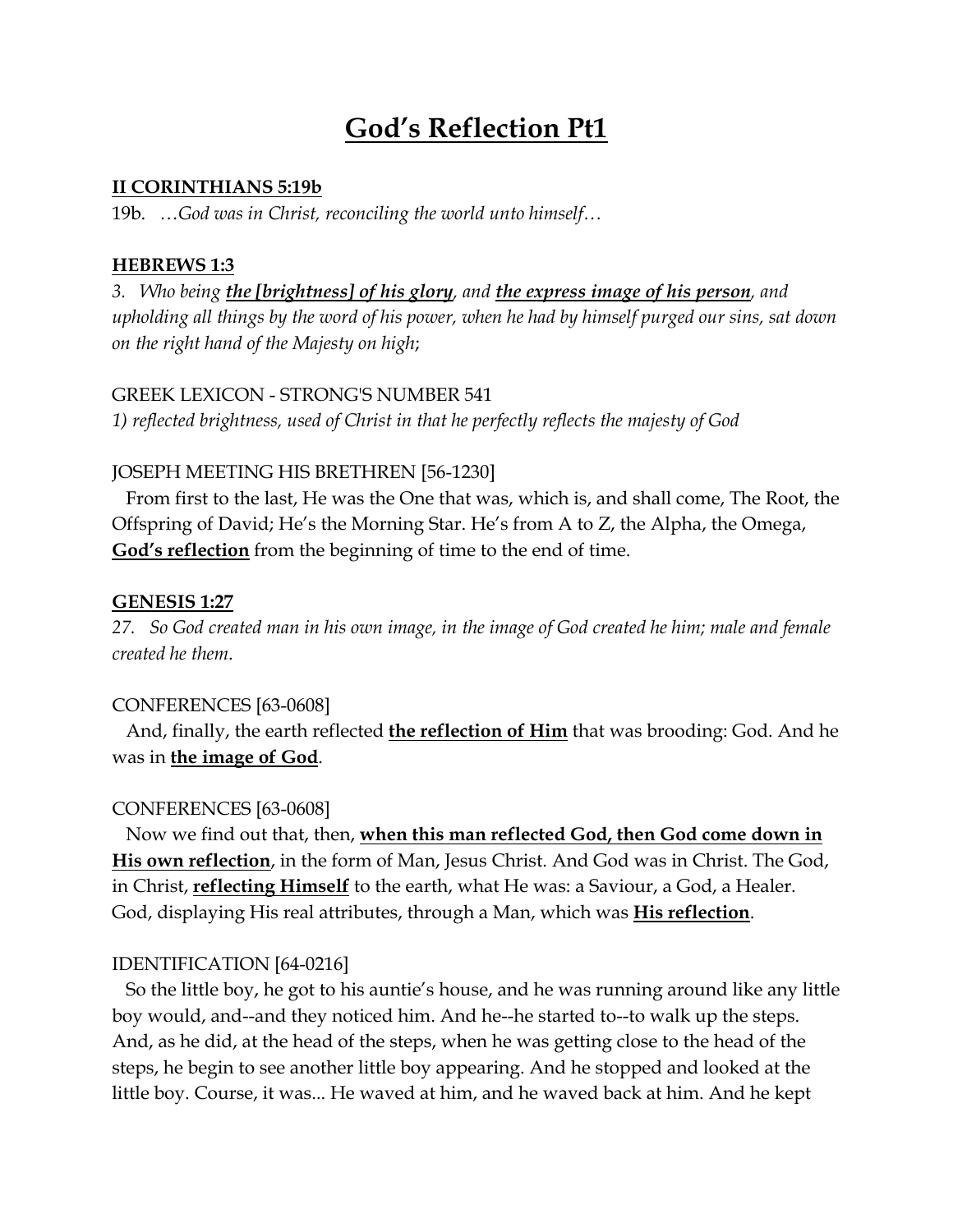getting closer and closer, watching the little fellow. First thing, he reached out his hand. He looked around. His parents was watching him, 'cause he had never seen a mirror before. He said, Well, that's me."

 So I just wonder, today, if we couldn't look in the Bible, and say, "**That's me**," as we wonder which one is it, which character in the Bible would we look like.

# **JAMES 1:22-25**

*22. But be ye doers of the word, and not hearers only, deceiving your own selves.*

*23. For if any be a hearer of the word, and not a doer, he is like unto a man beholding his natural face in a [glass]:*

*24. For he beholdeth himself, and goeth his way, and straightway forgetteth what manner of man he was.*

*25. But whoso looketh into the perfect law of liberty, and continueth therein, he being not a forgetful hearer, but a doer of the work, this man shall be blessed in his deed*.

## GREEK LEXICON - STRONG'S NUMBER 2072

*esoptron {es'-op-tron} 1) a mirror; the mirrors of the ancients were made, not of glass, but steel*

## **I CORINTHIANS 13:12**

*12. For now we see through a [glass], darkly; but then face to face: now I know in part; but then shall I know even as also I am known*.

# HEBREWS CHAPTER 5 & 6 PT1 [57-0908M] **The Word is God's looking glass that reflects what He is and what you are**.

# HEBREWS CHAPTER 5 & 6 PT1 [57-0908M]

 This is God's looking glass, that shows what He is and what you are. **Then, in between there is the Blood-line, that shows what you can be if you want to make the choice**.

# PRIDE [55-0807A]

 You ought to look at yourself in **God's looking glass** one time and see how you look. Your self-righteous, all your little forms and petty things will fade away, your little traditions.

#### IDENTIFICATION [63-0123]

 …can we stand by the looking glass of God's Word and **see Christ reflect in our own lives** then?